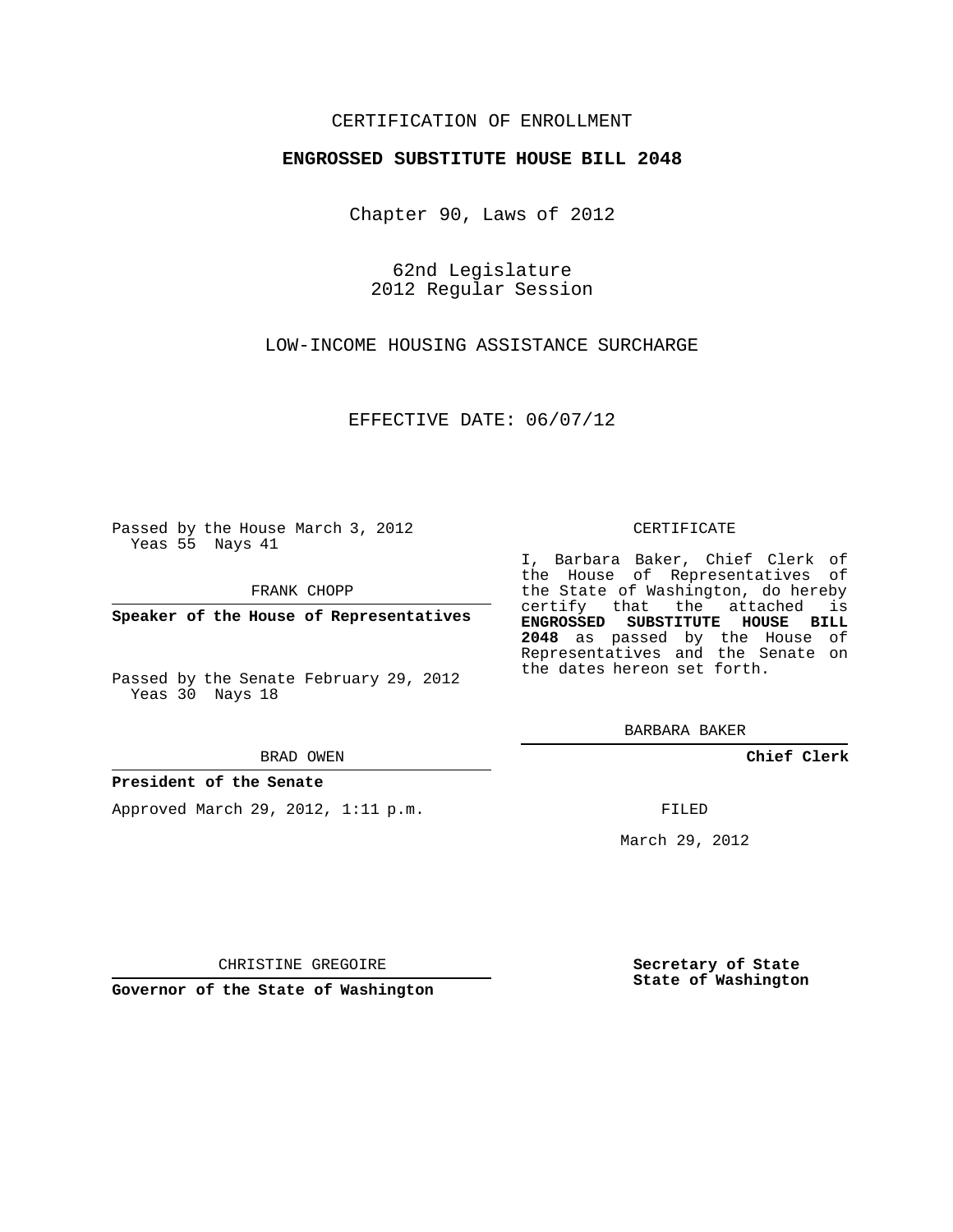# **ENGROSSED SUBSTITUTE HOUSE BILL 2048** \_\_\_\_\_\_\_\_\_\_\_\_\_\_\_\_\_\_\_\_\_\_\_\_\_\_\_\_\_\_\_\_\_\_\_\_\_\_\_\_\_\_\_\_\_

\_\_\_\_\_\_\_\_\_\_\_\_\_\_\_\_\_\_\_\_\_\_\_\_\_\_\_\_\_\_\_\_\_\_\_\_\_\_\_\_\_\_\_\_\_

## AS AMENDED BY THE SENATE

Passed Legislature - 2012 Regular Session

# **State of Washington 62nd Legislature 2012 Regular Session**

**By** House Ways & Means (originally sponsored by Representatives Kenney, Darneille, Dunshee, Hasegawa, Green, Upthegrove, Ormsby, Haigh, McCoy, Pedersen, Ryu, Pettigrew, Ladenburg, Moscoso, Hunt, Kagi, Dickerson, Appleton, Sells, Roberts, Reykdal, Frockt, Kagi, Dickerson, Appleton, Sells,<br>Fitzgibbon, Finn, Goodman, and Rolfes)

READ FIRST TIME 05/13/11.

 1 AN ACT Relating to low-income and homeless housing assistance 2 surcharges; amending RCW 36.22.179; adding a new section to chapter 3 43.185C RCW; and providing an expiration date.

4 BE IT ENACTED BY THE LEGISLATURE OF THE STATE OF WASHINGTON:

 5 **Sec. 1.** RCW 36.22.179 and 2011 c 110 s 2 are each amended to read 6 as follows:

 (1) In addition to the surcharge authorized in RCW 36.22.178, and except as provided in subsection (2) of this section, an additional surcharge of ten dollars shall be charged by the county auditor for each document recorded, which will be in addition to any other charge 11 allowed by law. ((<del>During the 2009-11 and 2011-13 biennia</del>)) From July 1, 2009, through August 31, 2012, and from July 1, 2015, through June 13 30, 2017, the surcharge shall be thirty dollars. From September 1, 14 2012, through June 30, 2015, the surcharge shall be forty dollars. The funds collected pursuant to this section are to be distributed and used as follows:

17 (a) The auditor shall retain two percent for collection of the fee, 18 and of the remainder shall remit sixty percent to the county to be 19 deposited into a fund that must be used by the county and its cities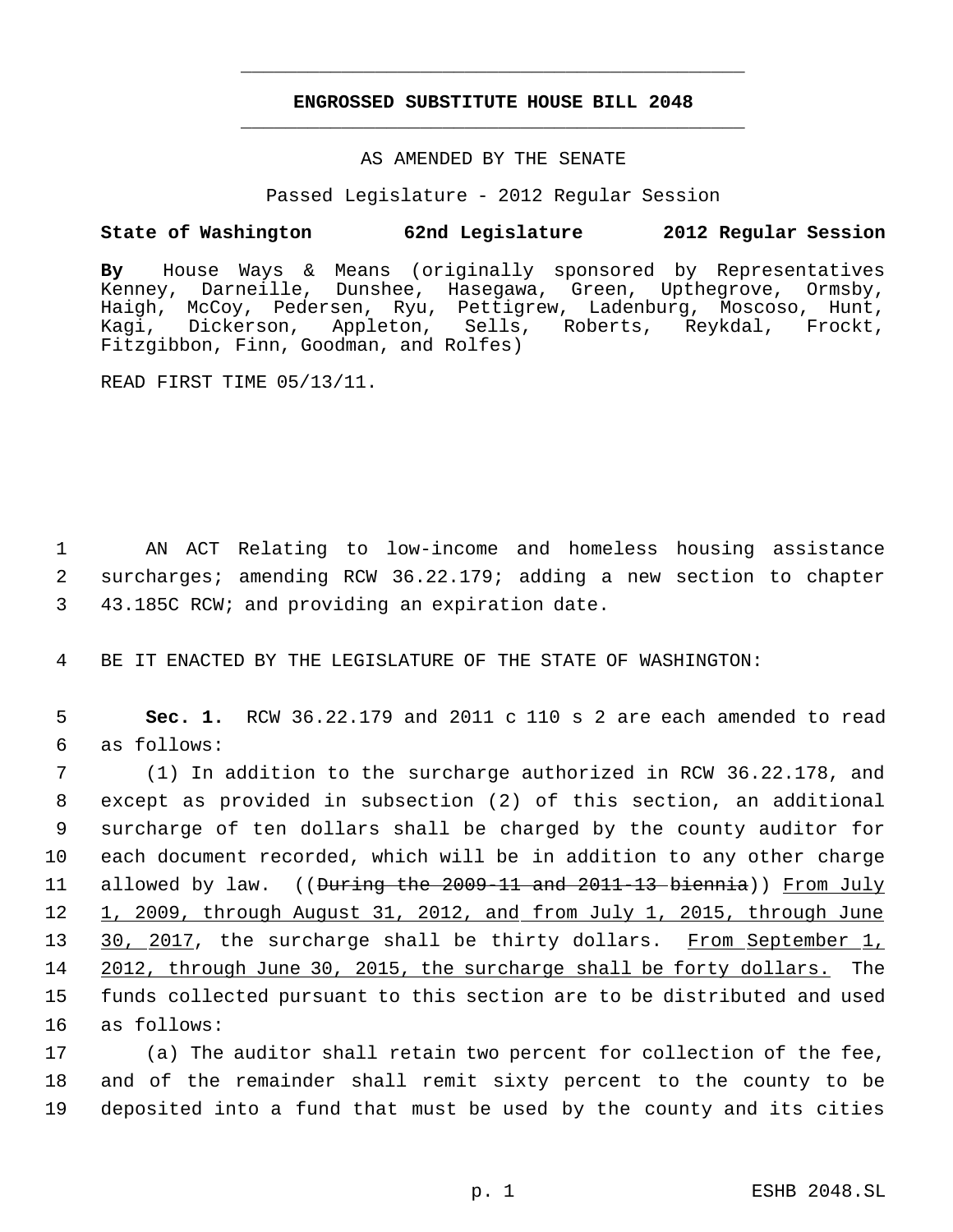and towns to accomplish the purposes of chapter 484, Laws of 2005, six percent of which may be used by the county for administrative costs related to its homeless housing plan, and the remainder for programs which directly accomplish the goals of the county's local homeless housing plan, except that for each city in the county which elects as authorized in RCW 43.185C.080 to operate its own local homeless housing program, a percentage of the surcharge assessed under this section equal to the percentage of the city's local portion of the real estate excise tax collected by the county shall be transmitted at least quarterly to the city treasurer, without any deduction for county administrative costs, for use by the city for program costs which directly contribute to the goals of the city's local homeless housing 13 plan; of the funds received by the city, it may use six percent for administrative costs for its homeless housing program.

 (b) The auditor shall remit the remaining funds to the state treasurer for deposit in the home security fund account. The department may use twelve and one-half percent of this amount for administration of the program established in RCW 43.185C.020, including the costs of creating the statewide homeless housing strategic plan, measuring performance, providing technical assistance to local governments, and managing the homeless housing grant program. The remaining eighty-seven and one-half percent is to be used by the department to:

 (i) Provide housing and shelter for homeless people including, but not limited to: Grants to operate, repair, and staff shelters; grants to operate transitional housing; partial payments for rental assistance; consolidated emergency assistance; overnight youth shelters; grants and vouchers designated for victims of human trafficking and their families; and emergency shelter assistance; and

(ii) Fund the homeless housing grant program.

31 (2) The surcharge imposed in this section applies to documents 32 required to be recorded or filed under RCW 65.04.030(1) including, but 33 not limited to: Full reconveyance; deeds of trust; deeds; liens 34 related to real property; release of liens related to real property; 35 notice of trustee sales; judgments related to real property; and all other documents pertaining to real property as determined by the department. However, the surcharge does not apply to (a) assignments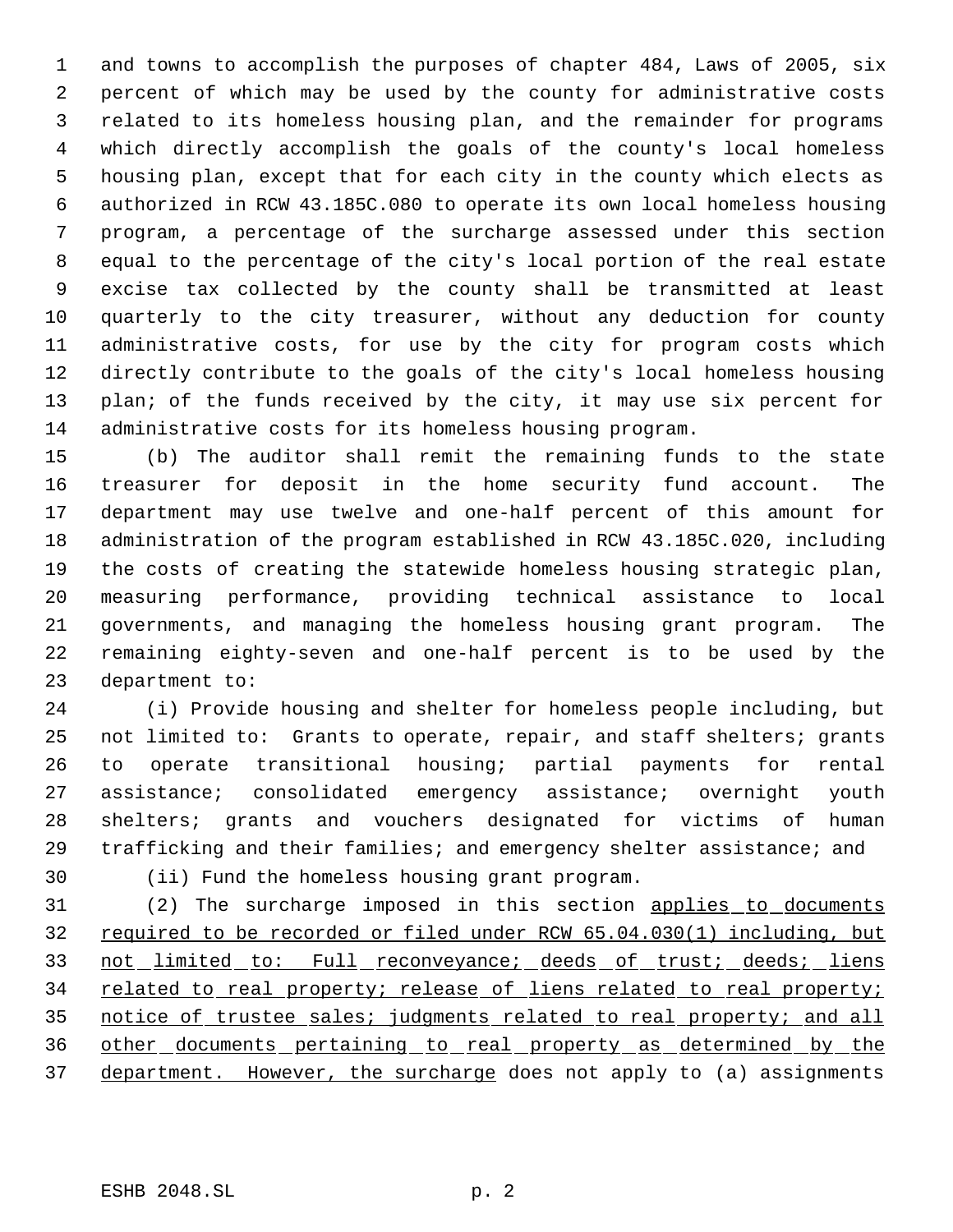or substitutions of previously recorded deeds of trust, or (b) documents recording a birth, marriage, divorce, or death or any documents otherwise exempted from a recording fee under state law.

 (3) By August 31, 2012, the department shall submit to each county 5 auditor a list of documents that are subject to the surcharge established in subsection (1) of this section.

 (4) If section 2, chapter . . ., Laws of 2012 (section 2 of this 8 act) is not enacted into law by July 31, 2012, section 1, chapter . . ., Laws of 2012 (section 1 of this act) is null and void.

 NEW SECTION. **Sec. 2.** A new section is added to chapter 43.185C RCW to read as follows:

 (1) As a means of efficiently and cost-effectively providing housing assistance to very-low income and homeless households:

 (a) Any local government that has the authority to issue housing vouchers, directly or through a contractor, using document recording surcharge funds collected pursuant to RCW 36.22.178, 36.22.179, or 36.22.1791 must:

 (i)(A) Maintain an interested landlord list, which at a minimum, includes information on rental properties in buildings with fewer than fifty units;

(B) Update the list at least once per quarter;

 (C) Distribute the list to agencies providing services to individuals and households receiving housing vouchers;

 (D) Ensure that a copy of the list or information for accessing the list online is provided with voucher paperwork; and

 (E) Use reasonable best efforts to communicate and interact with landlord and tenant associations located within its jurisdiction to facilitate development, maintenance, and distribution of the list;

 (ii) Using cost-effective methods of communication, convene, on a semiannual or more frequent basis, landlords represented on the interested landlord list and agencies providing services to individuals and households receiving housing vouchers to identify successes, barriers, and process improvements. The local government is not required to reimburse any participants for expenses related to attendance;

 (iii) Produce data, limited to document recording fee uses and expenditures, on a calendar year basis in consultation with landlords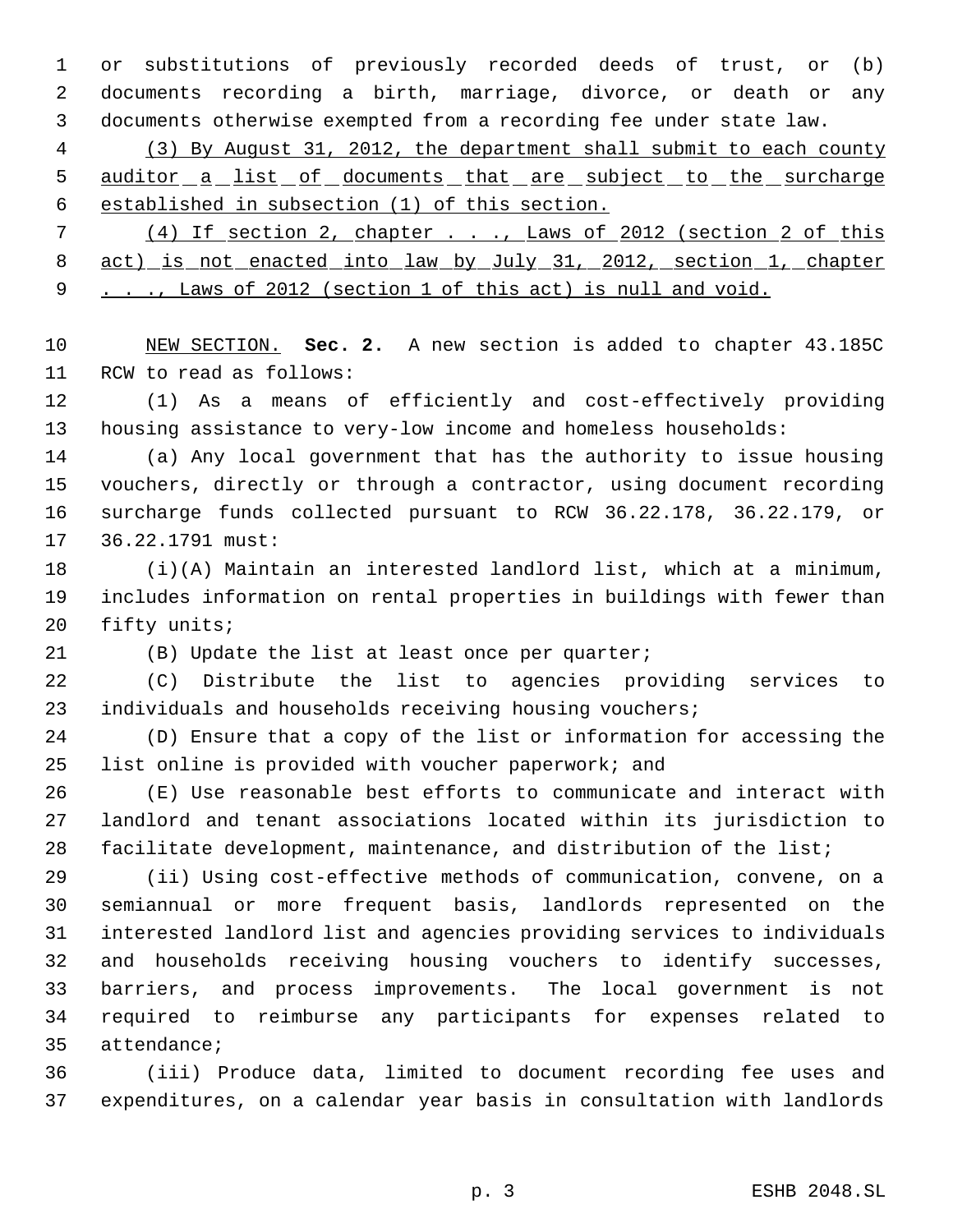represented on the interested landlord list and agencies providing services to individuals and households receiving housing vouchers, that include the following: Total amount expended from document recording fees; amount expended on, number of households that received, and number of housing vouchers issued in each of the private, public, and nonprofit markets; amount expended on, number of households that received, and number of housing placement payments provided in each of the private, public, and nonprofit markets; amount expended on and 9 number of eviction prevention services provided in the private market; and amount expended on and number of other tenant-based rent assistance services provided in the private market. If these data elements are not readily available, the reporting government may request the department to use the sampling methodology established pursuant to (c)(iii) of this subsection to obtain the data; and

 (iv) Annually submit the calendar year data to the department by October 1st, with preliminary data submitted by October 1, 2012, and full calendar year data submitted beginning October 1, 2013.

 (b) Any local government receiving more than three million five hundred thousand dollars during the previous calendar year from document recording surcharge funds collected pursuant to RCW 36.22.178, 36.22.179, and 36.22.1791, must apply to the Washington state quality award program, or similar Baldrige assessment organization, for an independent assessment of its quality management, accountability, and performance system. The first assessment may be a lite assessment. After submitting an application, a local government is required to reapply at least every two years.

(c) The department must:

 (i) Require contractors that provide housing vouchers to distribute the interested landlord list created by the appropriate local government to individuals and households receiving the housing vouchers;

 (ii) Using cost-effective methods of communication, annually convene local governments issuing housing vouchers, landlord association representatives, and agencies providing services to individuals and households receiving housing vouchers to identify successes, barriers, and process improvements. The department is not required to reimburse any participants for expenses related to attendance;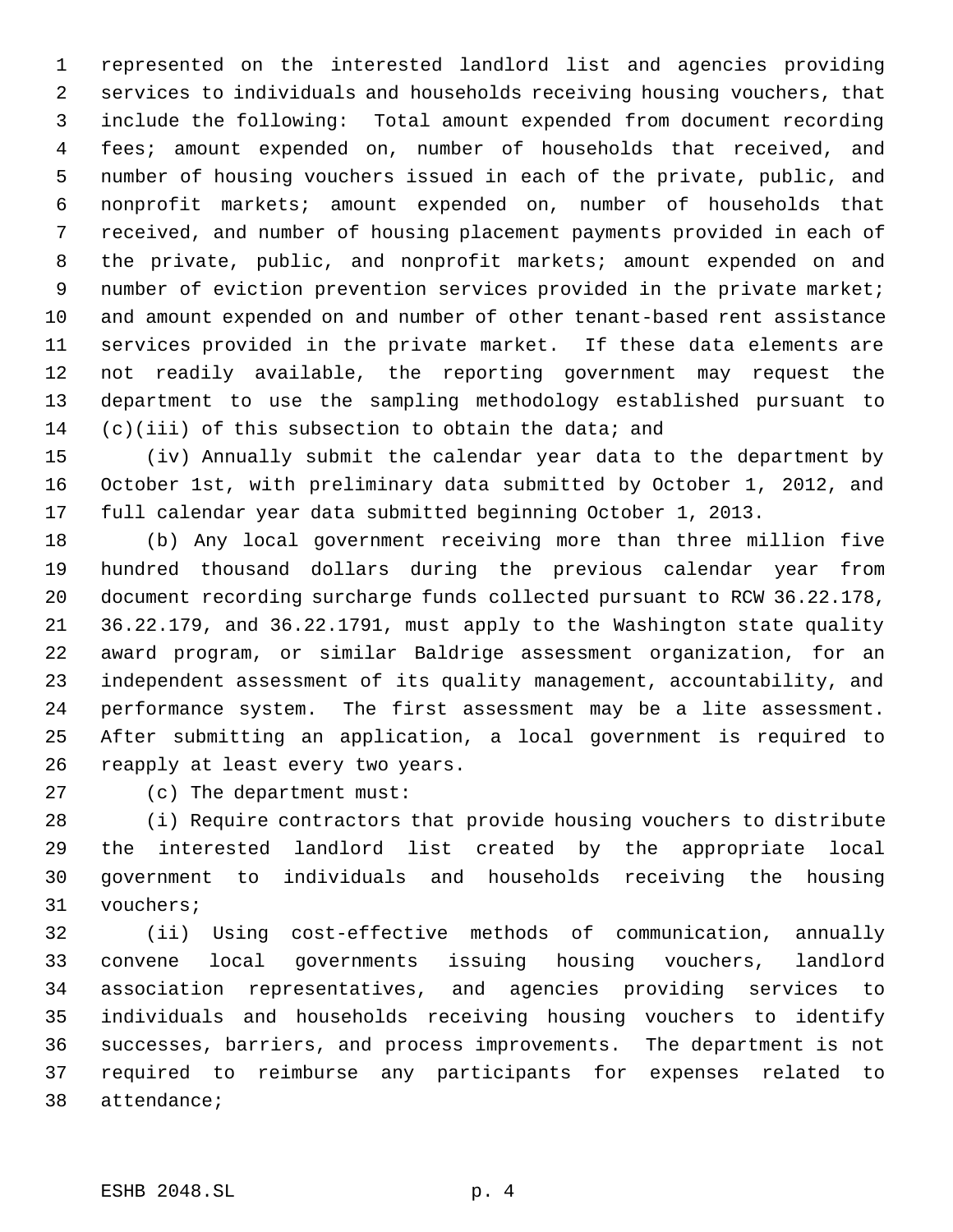(iii) Develop a sampling methodology to obtain data required under this section when a local government or contractor does not have such information readily available. The process for developing the sampling methodology must include providing notification to and the opportunity for public comment by local governments issuing housing vouchers, landlord association representatives, and agencies providing services to individuals and households receiving housing vouchers;

 (iv) Develop a report, limited to document recording fee uses and expenditures, on a calendar year basis in consultation with local governments, landlord association representatives, and agencies providing services to individuals and households receiving housing vouchers, that includes the following: Total amount expended from document recording fees; amount expended on, number of households that received, and number of housing vouchers issued in each of the private, public, and nonprofit markets; amount expended on, number of households that received, and number of housing placement payments provided in 17 each of the private, public, and nonprofit markets; amount expended on and number of eviction prevention services provided in the private 19 market; and amount expended on and number of other tenant-based rent assistance services provided in the private market. The information in the report must include data submitted by local governments and data on all additional document recording fee activities for which the department contracted that were not otherwise reported;

 (v) Annually submit the calendar year report to the legislature by December 15th, with a preliminary report submitted by December 15, 2012, and full calendar year reports submitted beginning December 15, 2013; and

 (vi) Work with the Washington state quality award program, local governments, and any other organizations to ensure the appropriate scheduling of assessments for all local governments meeting the criteria described in subsection (1)(b) of this section.

(2) For purposes of this section:

 (a) "Housing placement payments" means one-time payments, such as first and last month's rent and move-in costs, funded by document recording surcharges collected pursuant to RCW 36.22.178, 36.22.179, or 36.22.1791 that are made to secure a unit on behalf of a tenant.

 (b) "Housing vouchers" means payments funded by document recording surcharges collected pursuant to RCW 36.22.178, 36.22.179, or